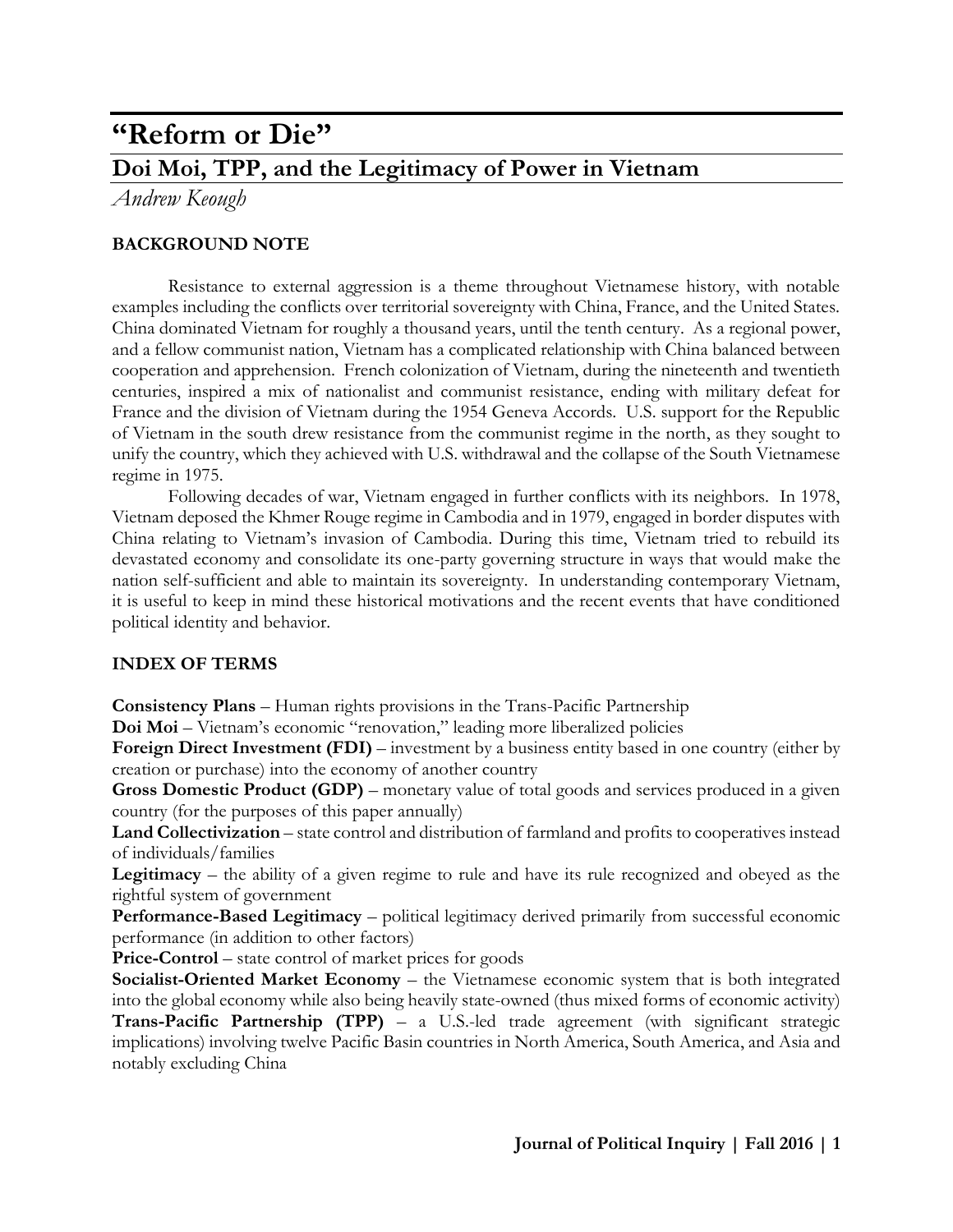#### **INTRODUCTION**

Since agreeing to the Trans-Pacific Partnership in principle in 2015, there has been considerable debate regarding the potential economic and political development of Vietnam as a result of its inclusion. Some observers claim that inclusion in TPP, with the economic liberalizations and provisions on human rights that it requires, will lead to cracks in the Vietnamese Communist Party's hold on power and bring about political liberalization. Others point to the recent reelection of Nguyen Phu Trong as General Secretary in January 2016, at the expense of the reform-minded Nguyen Tan Dung, as a signal that conservative forces hostile to the West, and more inclined to China, will slow down the economic reforms that have only recently been agreed upon. This paper contends that a closer analysis of Vietnamese politics and society will allow for a more thorough understanding of how economic liberalizations function in an erstwhile socialist nation. Additionally, by better understanding the particular sociopolitical contexts of Vietnam, one will be able to make more informed hypotheses about what lies ahead. To fully understand the implications of TPP in Vietnam, it is useful to analyze the economic reforms of the late 1980s—termed *doi moi—*in order to understand not only how a country governed by a communist party enacts and justifies economic liberalization, but also to see the effects these liberalizations have had on civil society and the very structures of power that legitimize the regime.

Part I of this paper will explain what *doi moi* was, and, most importantly, how the *doi moi* policies came into existence. This will involve looking at the post-war economic situation of Vietnam, as well as theories of performance-based legitimacy and the socialist-oriented market economy in order to explain how the VCP established, and maintained, a socialist regime while justifying economic liberalization. This will be instructive for approaching how TPP fits into the particular Vietnamese politico-economic context. Part II will look at how *doi moi* affected growth rates in the Vietnamese economy and what this has meant for Vietnam in terms of changes in domestic civil society. Part III will examine how economic growth has resulted in Vietnam's heightened role in the region and beyond. Increased trade has led to continued economic growth and inclusion in larger trade agreements*—*such as the World Trade Organization*—*but with warning signs for the future. This enhanced international role also works as a secondary factor in terms of increasing the regime's legitimacy. Part IV will analyze projections of what TPP will mean for Vietnam in terms of economic growth and treaty consistencies on human rights in the context of performance-based legitimacy, the example of *doi moi*'s effects on society, and the 2016 Central Committee elections.

Through background and analysis, this paper aims to address the following thematic issues:

- Vietnam's economic reforms are not a part of gradual government-led shifts towards liberaldemocracy. They are, instead, pragmatic initiatives to retain control and maintain legitimacy.
- Political restructuring during the 1980s has allowed for competition within the confines of the VCP but does not extend to outside candidates in a serious way or provide for the development of alternative political parties.
- Vietnam's reforms have resulted in economic growth and enhanced international recognition. These two factors of legitimization perpetuate each other.
- In order to make forecasts about the future, it is necessary to understand the recent VCP elections within the contexts of previous patterns of regime legitimacy and interactions between the state and civil society.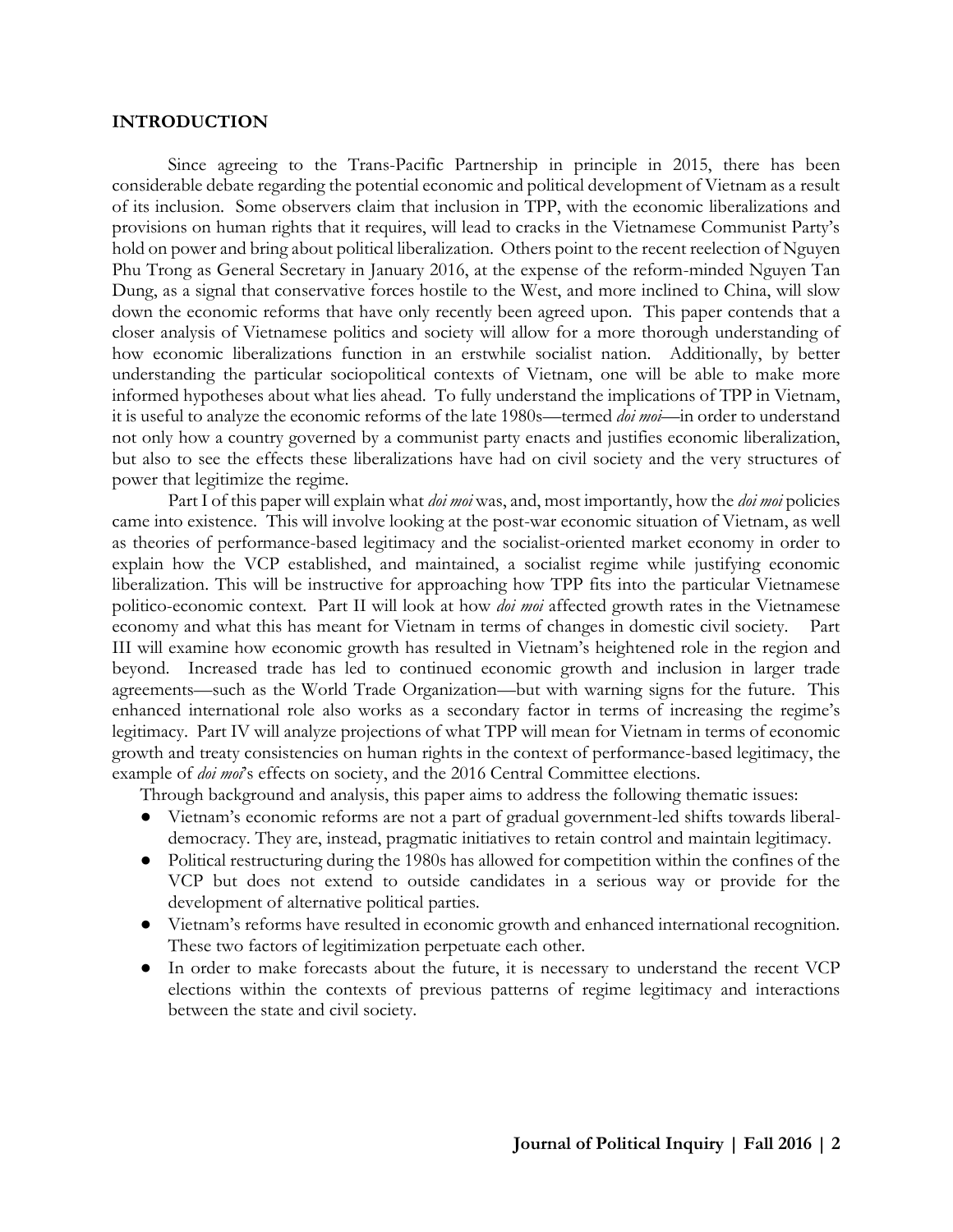## **DOI MOI AND PERFORMATIVE-LEGITIMACY: BACKGROUND AND THEORETICAL INTERPRETATIONS**

*Doi moi*, meaning "renovation" in Vietnamese, refers to the economic liberalizations enacted by the ruling Vietnamese Communist Party following the 6<sup>th</sup> National Congress of the Communist Party of Vietnam in 1986. These liberalizations included agrarian reform by undoing state-led land collectivization and allowing agricultural production autonomy to return to the village and family level, price-control reforms by drastically reducing subsidies for state enterprises and allowing commodity prices to synch with the market, and the opening up to international trade through a mixture of private and state-owned trading systems with an emphasis on export growth.<sup>1</sup>

These reforms were not initiated as a government program to abandon socialist principles in order to liberalize the economy and pursue the global market. Rather, they were reactions to an internal economic crisis that threatened the legitimacy of the VCP. Theories of regime legitimacy place liberal democracies at odds with communist governments in terms of establishing legitimacy. Whereas rule-of-law processes*—e.g.*. elections or the development of a civil society organizations legitimize government authority in liberal democracies, communist regimes rely on a host of factors for legitimacy such as nationalism, charismatic leaders, and international recognition. The standoutlegitimizing factor for communist countries is economic performance, the universal welfare benefits of which provide a counterweight for the civil liberties that the regime does not provide.<sup>2</sup>

Following Vietnamese unification, a number of issues threatened economic performance. Land collectivization caused rice production output in Vietnam to plummet, while budgetary funds were diverted to military engagements with Cambodia and China and subsidies for unprofitable stateowned enterprises. Additionally, the impact of decreased foreign aid was exacerbated by an economic climate unfavorable to foreign investment. As a result, inflation skyrocketed to over 700% and, by 1988, famine posed a legitimate threat in northern Vietnam.<sup>3</sup>

Secondary factors compounded the economic crisis. These included a poor international perception due to the occupation of Cambodia, a lack of official recognition for the VCP regime by the U.S., the absence of a charismatic figure—aside from Ho Chi Minh, who had died in 1969, the Politburo eschewed cults of personality—and decreased nationalism. Nationalism had been an important factor during the struggle for national liberation, but was exhausted as a legitimizing factor following conflict with China and the occupation of Cambodia. The weakness of the regime was not only theoretical. Threats to the VCP manifested as public criticism from the Front Uni de Lutte des Races Opprimée, which was a Montagnard rebel group, and the Club of Resistance Fighters, which was a politically-active group of veterans and high-ranking party members in the South traditionally opposed to land collectivization efforts. In reaction to these circumstances, General Secretary Nguyen Van Linh famously made the call to "reform or die."<sup>4</sup>

It is important to note that the reforms were seen as a renovation of the socialist approach and not of socialism itself. The reforms were a reaction against a misapplication of socialism—in the nationalistic pursuit of self-sufficiency—that emphasized a rapid transition to industrialization in a country that lacked sufficient infrastructure. *Doi moi*, was the first step in the still on-going transitional period of Vietnamese socialism, termed the socialist-oriented market economy. According to Vietnamese academics Pham Van Duc and Tran Tuan Phong, "the development of the socialistoriented market economy aims to create a kind of balance and harmony between the private and the public, profit and wages, and the market and the state." They continue:

<sup>1</sup> Van Arkadie, *Viet Nam: A Transition Tiger*, 79-86.

<sup>2</sup> White, "Economic Performance and Communist Legitimacy," 463-464.

<sup>3</sup> Van Arkadie, *Viet Nam: A Transition Tiger*, 66.

<sup>4</sup> Le, "Performance-Based Legitimacy," 155-158.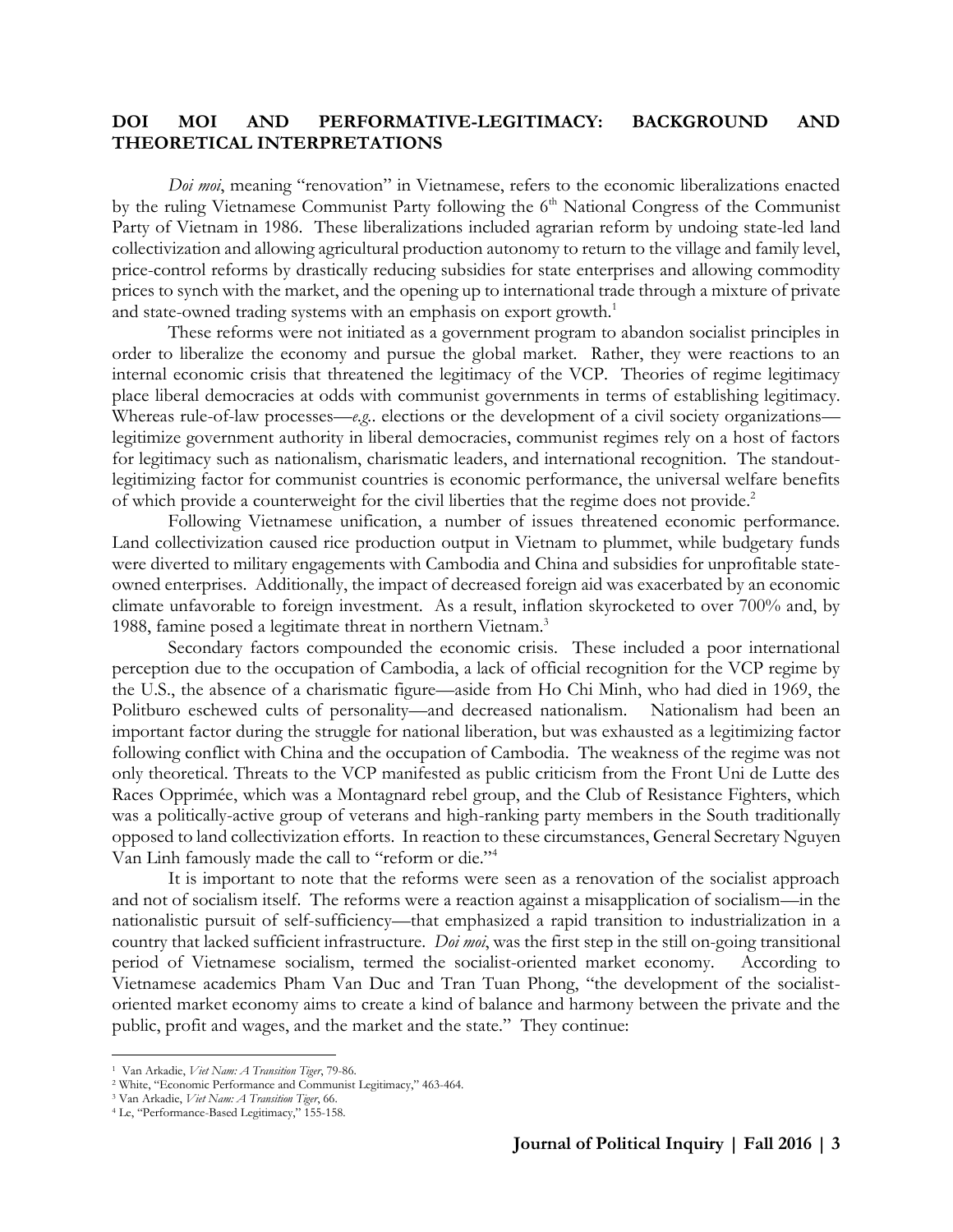we realize fully that the economic theory of Marx is still theoretically and methodologically valuable. Marx's theory plays a fundamental and guiding role in economic thinking in the present context of globalization. What we must do is to rethink and develop further Marx's ideas as well as to acquire critically the quintessence of other traditions and schools of thoughts in order to work out a viable theory of development for Vietnam.<sup>5</sup>

This statement reinforces the party line of "cooperation and struggle," by which Vietnam must engage in globalization in order to develop economically, while retaining its identity and averting "peaceful evolution". In essence, this refers to maintaining a Leninist rule of the VCP while avoiding the undermining influence of Western democracies.<sup>6</sup>

#### **DOMESTIC RESULTS**

By the numbers, Vietnam's growth since the liberalizations associated with *doi moi* policies are staggering. According to the World Bank, Vietnam's per capita income increased from US \$100 in 1986 to US \$ 2,100 by 2015. Vietnamese GDP grew rapidly, with an average growth rate of 7.4% in the 1990s, 6.4% in the 2000s, and most recently, 6.7% in 2015. The percentage of those living in extreme poverty dropped from 50% in the 1990s to 3% as of 2016. Life expectancy and education levels rose and the availability of electricity increased from less than 50% in 1993 to nearly 99% of households in 2016. Clean water and sanitation is now available to over 75% of households, compared to below 50% in 1993.<sup>7</sup> This economic growth and exposure to the globalized world has not, however, resulted in gains for civil liberties or an expanded political process in Vietnam.

Between 1986 and 1990 there was a shift in the structure of the VCP. However, this had less to do with economic crisis and *doi moi*, and more to do with the simple fact that during this time, four leading Politburo officials (Le Duc Tho, Le Duan, Truong Chinh, Pham Hung) all passed away. The result was a succession crisis in which modernizers, state-sector economy traditionalists, and the army competed for influence in the party, expanding the number of representatives in Central Committee in order to fill it with supporters. An institutional compromise was reached at the 1991 Seventh Party Congress, resulting in the division of power between the General Secretary, Prime Minister, and President to prevent any one faction from acquiring too much power.<sup>8</sup> While the VCP did restructure in order to accommodate the influence of a multiplicity of factions, this was done solely within the confines of the party. This process did not extend to include any other political entity outside of the VCP.

This is not to say that independent political parties do not exist in Vietnam or in overseas Vietnamese communities. These parties exist, albeit either under control of the VCP or in exile. Examples include the People's Democratic Party of Vietnam whose party leaders were sentenced to 3-5 years in prison in 2006, and the Vietnam Populist Party which was created in the U.S. and whose members were arrested in Vietnam in 2007. Although the Democratic Party of Vietnam has a small number of members, the party lawyer was "forcibly committed" to a psychiatric hospital in Vietnam in 2006. The United Workers-Farmers Association, a group of strike activists, was forced to go underground in 2007 after 10 leaders were arrested.<sup>9</sup>

From a social perspective, writer Nguyen Qui Duc laments the effect consumerism has had on culture. Unlike in years past, he is no longer followed, or questioned by the police, but rather left alone because he, and his café, caters to an ineffectually small crowd of intellectuals with little

<sup>5</sup> Pham and Tran, "The Views of Some Economic Theories on the Economic Crisis of Capitalism and Some Lessons for Vietnam," 728.

<sup>6</sup> Nguyen, "Vietnam's New Security in the Context of Doi-Moi," 420.

<sup>7</sup> 'The World Bank: Vietnam Overview.'

<sup>8</sup> Malesky, Abrami, and Zheng, "Institutions and Inequality in Single-Party Regimes," 408-409.

<sup>9</sup> Thayer, "Vietnam and the Challenge of Political Civil Society," 11-14.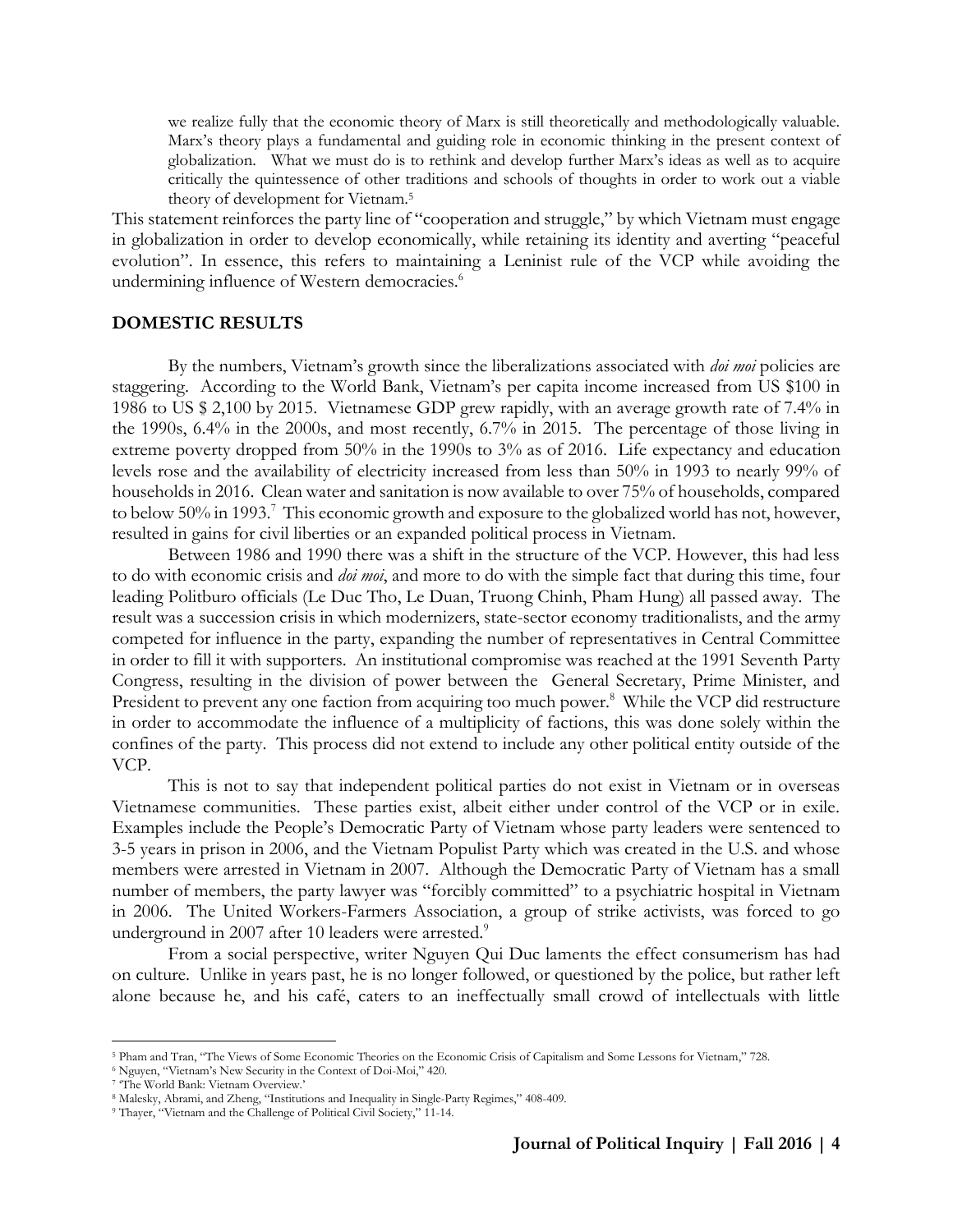commercial ambition. They provide no real threat to the economic successes that legitimize the VCP. In fact, for Duc, materialism and the pursuit of money is the new censor. For example, the former avant-garde artist Dang Xuan Hoa who was once critical of the government has now assumed an official position in the government-controlled Artists' Union. Duc observes, "For a time, the country's embrace of capitalism seemed to promise greater freedom for the production of art. But under Vietnam's new artists/censors, the profit motive is proving even more stifling than political propaganda."10

In his 1998 observation of post-*doi moi* Vietnam, Robert Templer notes, "Vietnam is starting to see first buds of an emerging civil society that buffers the individual from the power of the state, serving the interests of the group rather than the government."<sup>11</sup> There are indeed greater freedoms in terms of economic opportunity which may be seen in family farms, private entrepreneurship, or manufacturing for export. There is even more freedom of artistic and intellectual expression. But it is clear that this freedom, and the truth of Templer's statement, extends only to a point – the point at which the legitimacy of the VCP is challenged in a meaningful way.

## **INTERNATIONAL RESULTS**

One of the major results of *doi moi* is the extension of Vietnamese foreign relations. Since 1986, Vietnam established diplomatic ties with 178 countries, engaged in over 60 intergovernmental organizations, and assumed a non-permanent member position on the U.N. Security Council in 2007.<sup>12</sup> There are two cases of international recognition worth examining to understand regime legitimacy and how Vietnam complies with human rights provisions: recognition by the Association of Southeast Asian Nations (ASEAN) and the U.S. in 1995 and accession to the WTO in 2007 .

At a fundamental level, recognition by ASEAN and the United States grants the VCP regime external legitimacy. Economically, trade with ASEAN allowed Vietnam to sustain its economic growth thereby supporting performance-based legitimacy. For example, in 2010 imports from ASEAN were 19.3% of total imports, and exports from ASEAN were 13.3% of all exports, with 26% of Vietnam's FDI coming from ASEAN members.<sup>13</sup> Most importantly for the reinforcement of the VCP, ASEAN, unlike the EU, does not hold regime-type requirements. While retaining its socialist regime domestically, ASEAN membership has allowed the VCP to open itself in terms of foreign relations with constituents of ASEAN through a common Southeast Asian identity, rather than solely a communist one.<sup>14</sup>

Relations with the United States, too, add to the prestige of the VCP. Reestablishment of relations with a world superpower that was formerly at war with Vietnam over the nature of its regime is a major accomplishment in terms of international recognition for the VCP and its legitimacy narrative. Economic relations between the two countries support the rhetoric of normalization, with the U.S. standing as Vietnam's biggest export market. Between 2001 and 2011 trade increased twelve times, amounting to US \$20 billion, and in 2010 the United States was Vietnam's seventh biggest investor. Relations with the United States are also strategic because of mutual concern over Chinese expansion in the South China Sea.

Accession to the World Trade Organization in 2007 was another example of Vietnam advancing its global standing. However, immediately after joining the WTO with the required permission of the United States, Vietnam engaged in what the Human Rights Watch deemed "one of

<sup>10</sup> Nguyen, "The New Censors of Hanoi."

<sup>11</sup> Templer, *Shadows and* Wind, 241.

<sup>12</sup> Le, "Performance-Based Legitimacy," 159.

<sup>13</sup> Le, "Performance-Based Legitimacy," 160.

<sup>14</sup> Nguyen, "Vietnam's Membership of ASEAN," 496-498.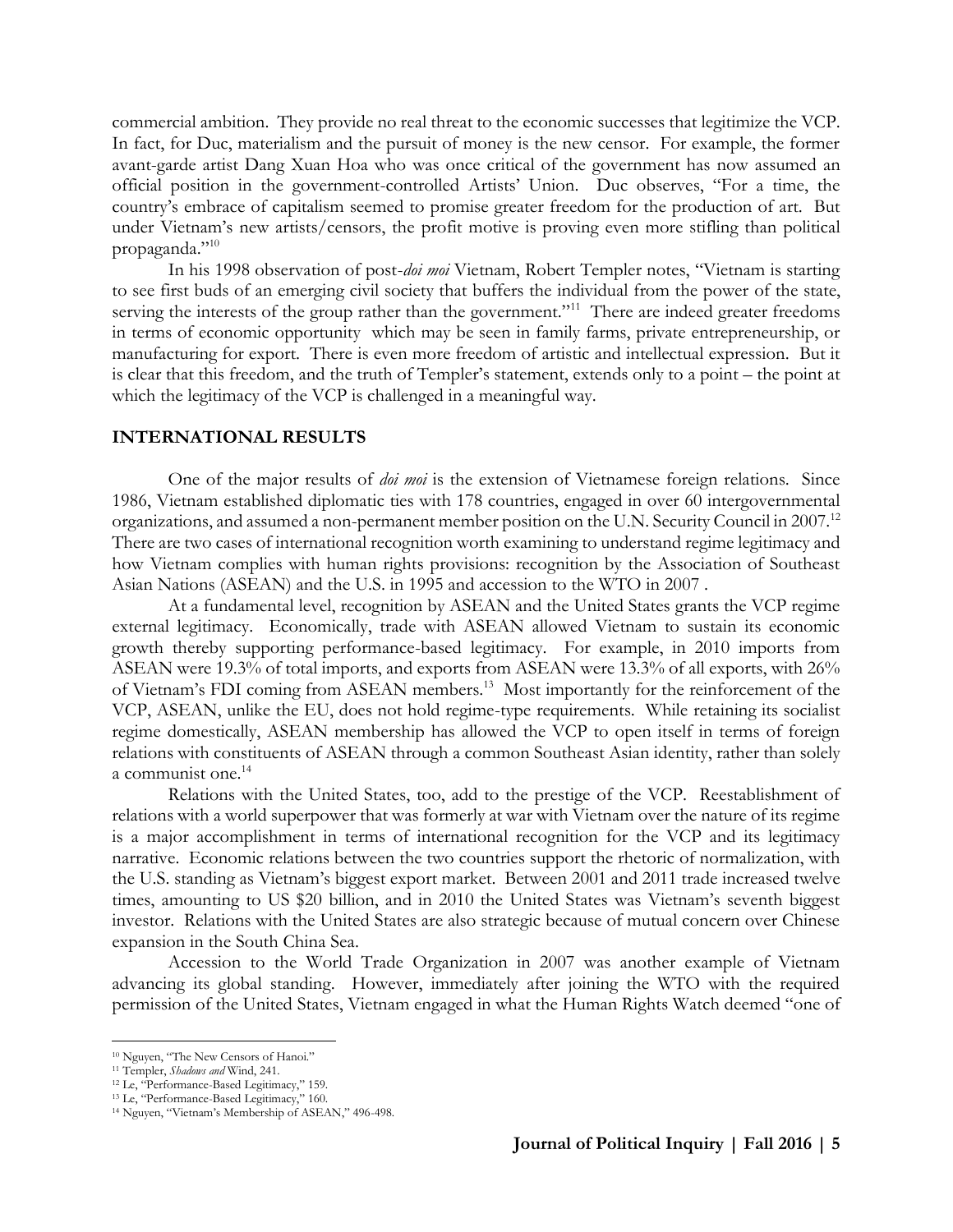the worst crackdowns on peaceful dissidents in 20 years."<sup>15</sup> Looking forward, continued human rights abuses by the VCP juxtaposed with its continued inclusion in processes of economic globalization will be instructive for exploring outcomes of TPP.

## **TPP AND THE 2016 ELECTIONS**

Much like *doi moi*, experts in international trade and finance project that TPP will bring increased rates of growth to the Vietnamese economy. Vietnam is expected to be one of the biggest beneficiaries of the agreement due in part to factors that will "boost Vietnamese exports and terms of trade" in the form of strong trade with the U.S., as well as protections for apparel and footwear manufacturing and other sectors where China's output is fading. The agreement is also expected to "stimulate productivity gains" through, initially, high levels of protection for domestic industries and the increased scale of production volume in Vietnam's principal production areas.<sup>16</sup> In the next ten years, Vietnam is projected to raise its GDP by 11%— roughly US \$36 billion—and increase exports by  $28\%$ .<sup>17</sup>

Within TPP there are human rights provisions known as "consistencies." One of the most problematic consistencies for Vietnam concerns the formation of independent labor unions. While the consistencies are technically binding, Vietnam has a five-year window to allow the unionization to develop. "Even if Vietnam does not implement the changes by the fifth year, the process for hashing out tariff reductions is so convoluted that they might not even happen," said Cathy Feingold, the Director of the International Department of the AFL-CIO. "Once the U.S. allows companies to access the benefits of the TPP, it's very unlikely that the government would withhold those benefits should it come to labor abuses."<sup>18</sup>

Vietnam's inclusion in a trade agreement that was, initially, exclusively for democratic regimes highlights its strategic importance in the region and for the success of President Obama's "Pivot to Asia." This fact is even more telling when one considers that China, a much larger economic and strategic regional power, was not included in the agreement. Indeed, in December 2015 President Obama and General Secretary Nguyen Phu Trong met for an unprecedented meeting at the White House. However, according to Obama's strategic outlook, "there are going to be times where the best we can do is shine a spotlight on something that's terrible, but not believe we can solve it automatically. There are going to be times where our security concerns conflict with our concerns about human rights."<sup>19</sup> This statement gives credence to labor rights activists who claim that enforcing consistencies in TPP is not a fundamental priority of the agreement. If Vietnam is allowed to enjoy the benefits of TPP without adhering to the requisite consistencies, this would further legitimize the VCP from an international perspective while allowing it to continue to crackdown on dissidents and quash democratic movements while legitimizing itself yet again through increased economic performance.

VCP elections during January 2016 have cast some doubt about the direction of the country. The party's Central Committee re-elected Nguyen Phu Trong as General Secretary at the expense of former Prime Minister Nguyen Tan Dung. Mr. Dung was seen as a more proactive economic reformer and friend to the West. General Secretary Trong, by contrast, is painted as a pro-China conservative. This is a misleading portrayal as General Secretary Trong is very unlikely to be pro-China in the traditional sense of the term because of the hostility in Vietnam for China due to perceived aggression

<sup>15</sup> 'Vietnam: Crackdown on Dissent in Wake of WTO and APEC.'

<sup>16</sup> Petri, Plummer, and Zhai, *The Trans-Pacific Partnership and Asia-Pacific Integration*, 81-82.

<sup>&</sup>lt;sup>17</sup> The Biggest Winner from TPP Trade Deal may be Vietnam.'

<sup>18</sup> Semuels, "The TPP's Uneven Attempt at Labor Protection."

<sup>19</sup> Goldberg, "The Obama Doctrine."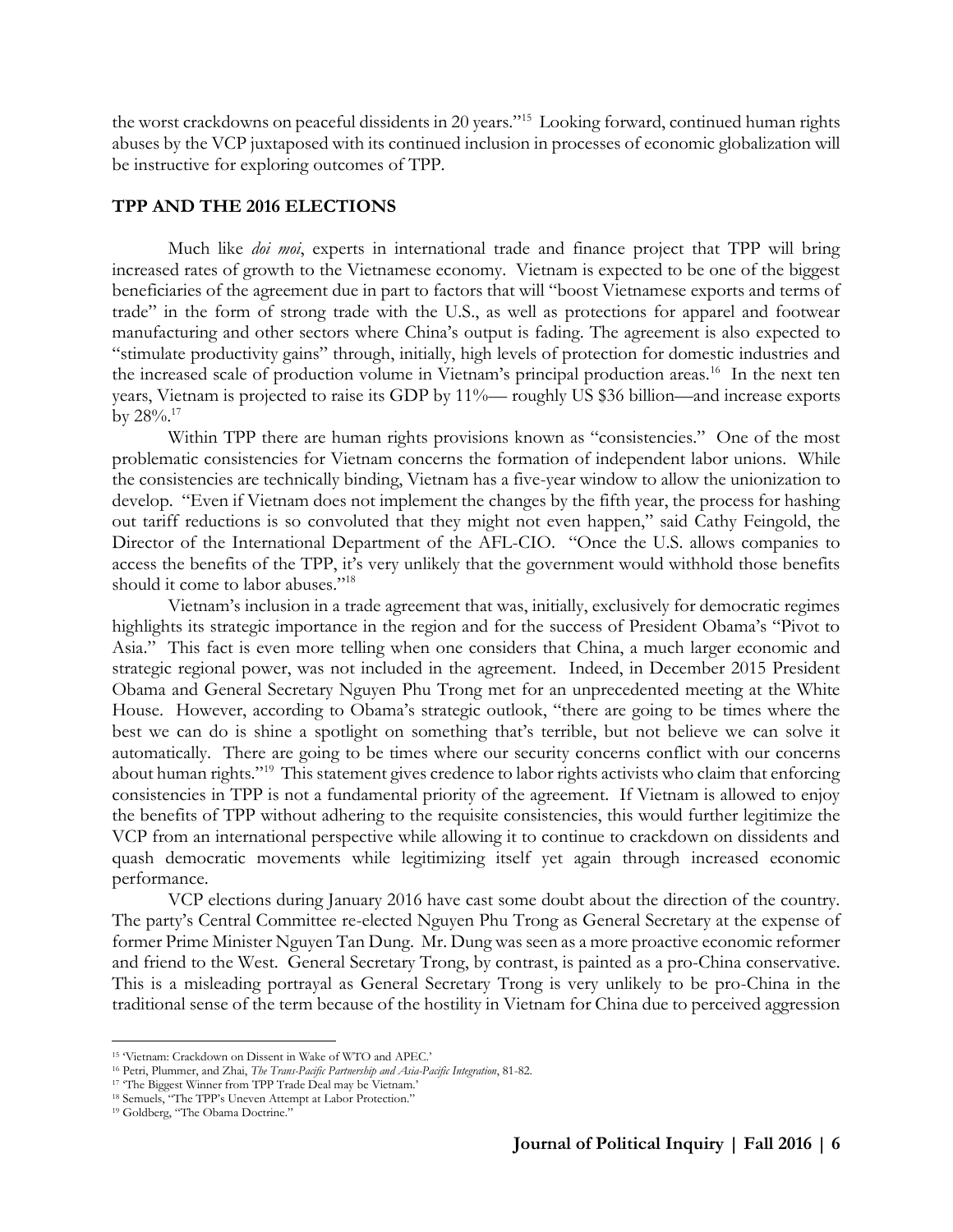in the South China Sea. More likely, General Secretary Trong can be expected to be less confrontational regarding China than Mr. Dung, who allowed destructive anti-China protests to occur during 2014. Similarly, the tag of conservative does not mean that Vietnam's agreement to TPP will be reversed during his term. Conservative in this case should be interpreted as cautious of the political ramifications of accelerated economic reform. Statements by Mr. Trong such as, "a country without discipline would be chaotic and unstable...we need to balance democracy with law and order,"<sup>20</sup> testify to the expectations of cautious advancement one should have for his time as General Secretary. Even more important than his speeches are the members of the party with Ministry of Public Security and police backgrounds that are being appointed to leading positions in the VCP Politburo. The Politburo will be blended with technocrats that will guide reforms, while those with internal security backgrounds in the Politburo and elsewhere (such as General Ngo Xuan Lich, a political commissar and soon to be Minister of National Defense), will focus inward, "reflecting the leadership's ongoing fear of 'colored revolutions.' The heavy commissar representation suggests that the leadership remains prepared to use the [People's Army of Vietnam] for internal security operations should the need ever arise."<sup>21</sup>

This shift of internal security and political commissar personnel to key regime positions signals that there will be a lower tolerance for dissident behavior in the general populace as economic liberalizations continue. The alternative for Vietnamese citizens to engage in their political process is to run as an independent candidate for the National Assembly. These candidates are often celebrities and activists such as Mai Khoi, a Vietnamese pop star—or perhaps business people and academics with a connection to the VCP. Though, with roughly two-dozen such candidates, there are more now than ever, the viability of independent candidacy in Vietnam is still very much subject to a partycontrolled vetting process. Even when it would appear that the regime is losing its grip on control, the opposite is true. $^{22}$ 

#### **CONCLUSION**

 $\overline{a}$ 

Rather than promoting liberal democratization through economic openness, growth from *doi moi* and TPP actually reinforces the Vietnamese Communist Party's monopoly on power in two key ways. First, it provides legitimacy through continued economic growth, and second, it continues international recognition of the current state regime, enhancing its involvement in strategic and economic affairs. While these reforms did not inherently discourage political liberalization, they encouraged processes that strengthened the authoritarian regime's ability to crack down on dissent, peaceful or otherwise. The recent election of Nguyen Phu Trong as General Secretary, and installation of officials with internal security backgrounds into key positions, signals a less confrontational approach to China, the continuation of current economic policies at a measured rate to maintain political stability, and an increased inward focus for security operations. This paper does not intend to suggest that the sociopolitical path the VCP is charting is sustainable indefinitely, or that no opposition to the party currently exists. Dissident and independent elements exist in all levels of society, from the internet, to the arts, to accepted independent candidates and repressed opposition parties. What this paper has determined, however, is that the VCP has been strengthened and legitimized by the economic reforms it has enacted—in pursuit of a specific "transition stage" of socialism—to the point where it is currently able to contain all avenues of dissent or opposition that may result from said reforms. In the absence of a disastrous economic or foreign policy crisis that

<sup>20</sup> Joshi, "Re-elected Vietnam Communist Boss Defends One-Party Rule."

<sup>&</sup>lt;sup>21</sup> Abuza and Nguyen, "Little Fallout: Vietnam's Security Policy After the 12<sup>th</sup> Congress of the Vietnam Communist Party."

<sup>22</sup> Ives, "In One-Party Vietnam, Independents Vie for Assembly Seats."